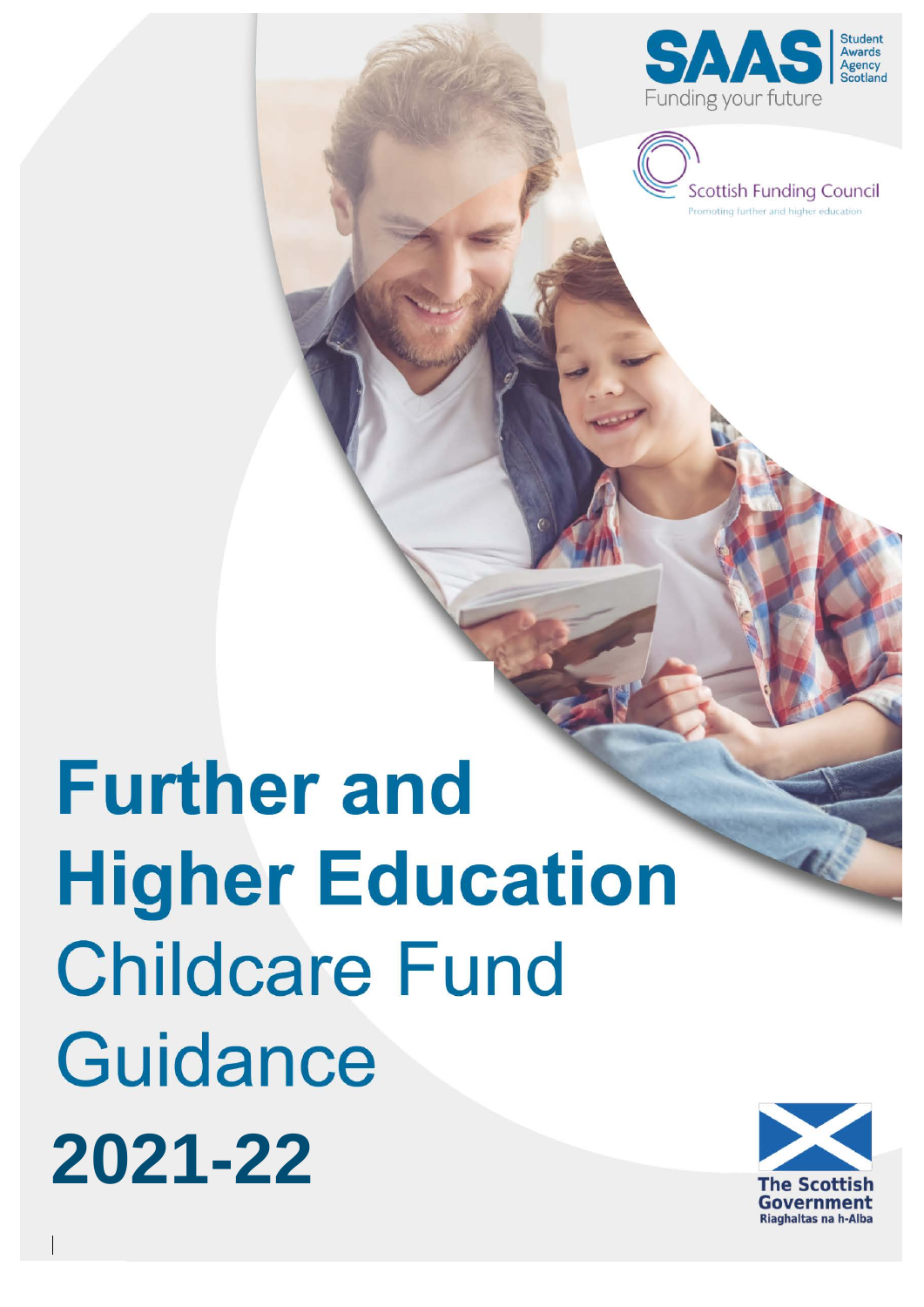# **USEFUL CONTACTS**

#### **Scottish Funding Council**

97 Haymarket Terrace **Edinburgh** EH12 5HD 0131 313 6500 <http://www.sfc.ac.uk/>

If you have any queries about eligibility or implementation of the regulations presented in this guidance, please contact the SFC Student Support Team who will be able to advise you further. [studentsupport@sfc.ac.uk](mailto:studentsupport@sfc.ac.uk)

#### **Student Awards Agency Scotland** Saughton House

Broomhouse Drive EDINBURGH EH11 3UT 0300 555 0505 <http://www.saas.gov.uk/>

#### **The Students Loans Company Ltd**

100 Bothwell Street GLASGOW G2 7JD Freephone 0845 0738891 <http://www.slc.co.uk/>

#### **The Scottish Government**

Student Financial Support Team Atlantic Quay 150 Broomielaw Glasgow G2 8LU <https://www.gov.scot/>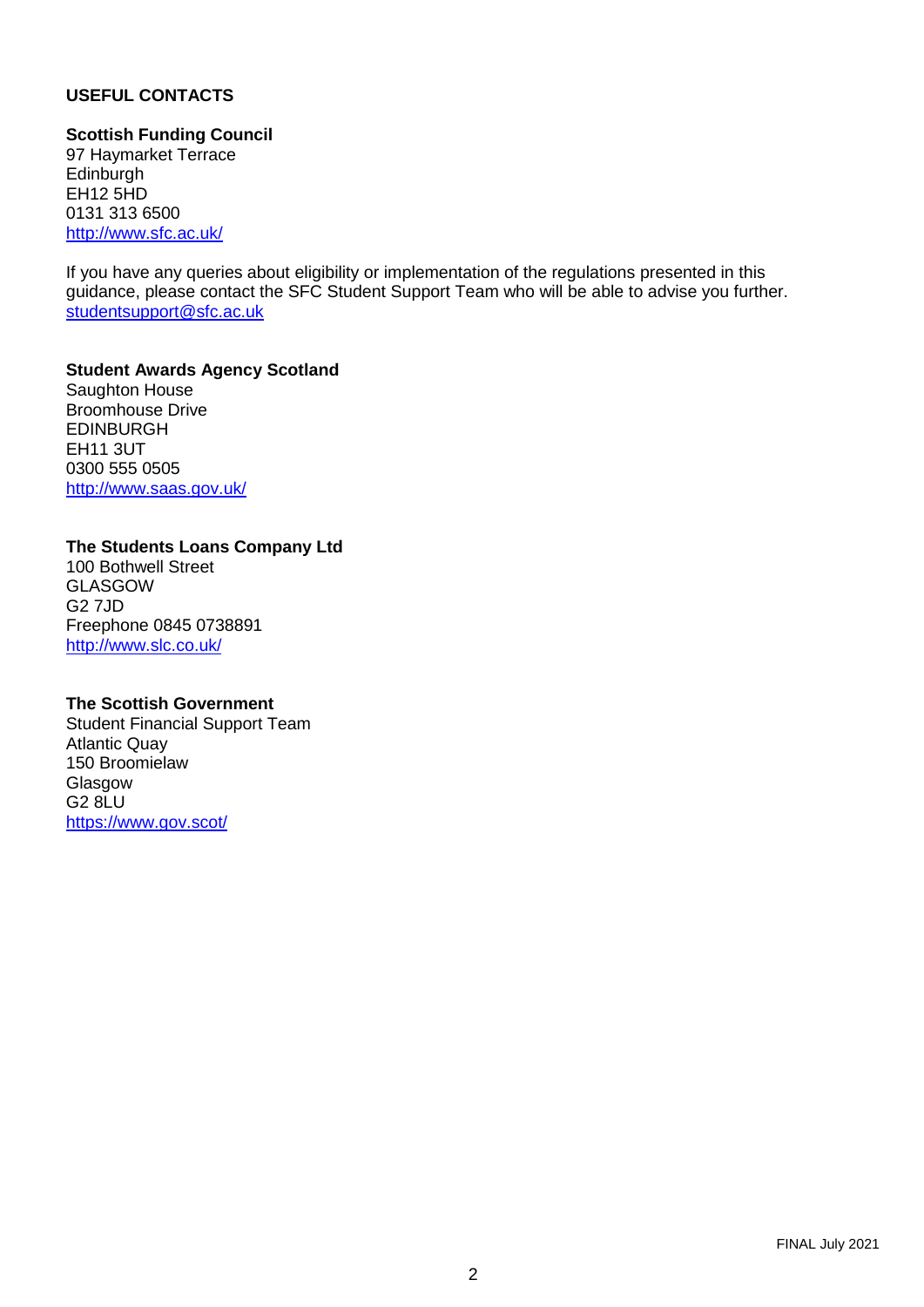# **Table of Contents**

<span id="page-2-0"></span>

| LONE PARENTS CHILDCARE GRANT- HIGHER EDUCATION STUDENTS- Q + A 15 |  |
|-------------------------------------------------------------------|--|
|                                                                   |  |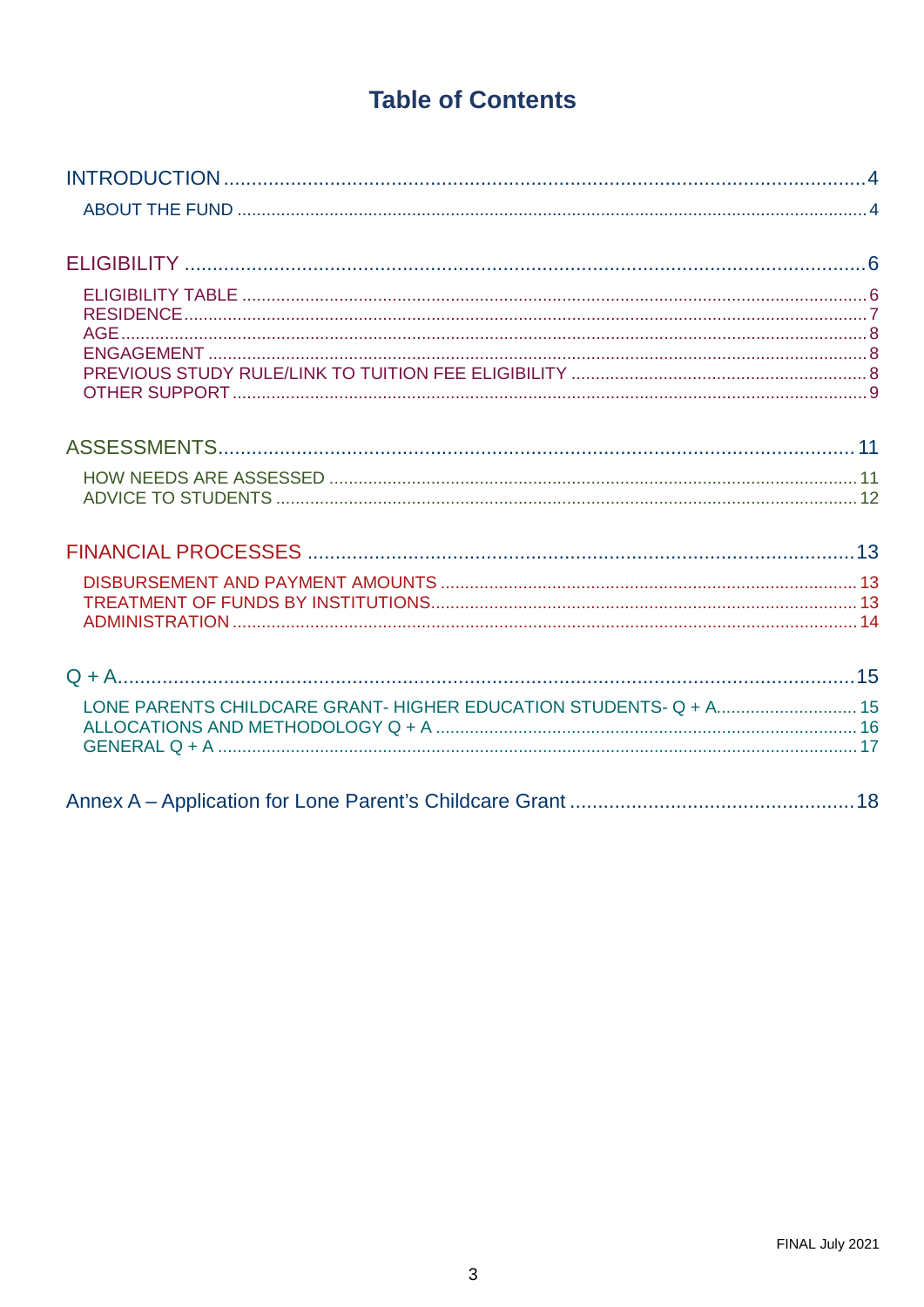# **INTRODUCTION**

<span id="page-3-0"></span>These notes provide guidance to assist managers in the operation of the College Childcare Funds, which have been allocated to them as part of the Scottish Funding Council (SFC)'s student support funding allocations for 2021-22.

Colleges should use these guidelines to assist them to devise suitable systems, for which they will be accountable, to undertake the receipt and disbursement of the Funds.

This guidance is aligned with the separate Higher Education Childcare Fund Guidance for the university sector, which is issued by SAAS.

# <span id="page-3-1"></span>**ABOUT THE FUND**

#### **Changes for 2021-22**

- Rules on eligibility on the basis of residency have been changed to reflect changes to the status of EU nationals.
- Any eligible students impacted financially by **COVID-19** remain on the list of priority groups.
- To provide colleges with flexibility during the COVID recovery phase, for 2021-22, colleges can use unspent Childcare funds to supplement both FE and HE Discretionary Funds.
- The guidance relating to evidence required from students has been simplified, also to give colleges flexibility during the COVID recovery phase.

## **Purpose of the College Childcare Funds**

The College Childcare Funds sit alongside the FE and HE Discretionary Funds and are available to all **eligible** FE and HE students with childcare responsibilities. The funds provide assistance with the cost of **formal registered childcare expenses**. They do not place limits on the amounts individuals can access and gives institutions the flexibility to determine award levels themselves.

However, it should be remembered that both FE and HE **eligible** lone parent students are **entitled** to a payment of **up to a maximum of £1,215 per year\*** from the Childcare Funds and it is the institutions' responsibility to ensure that there are always funds available to make these payments to lone parents from the childcare funds.

#### **\* These payments will be assessed taking account of other payments made for childcare costs from other sources**.

The College childcare funds have two elements, they are:

• **The Lone Parents Childcare Grant (LPCG) element** which will be an entitlement payment of **up to** £1,215 per year to all **eligible** further and higher education students who are lone parents and who have formal registered childcare expenses while studying. **The LPCG is not income assessed**.

And

• **The Discretionary Childcare Funds** which all students may apply to for financial help with formal registered childcare expenses. Payments from the Discretionary Childcare funds will be made at the discretion of institutions and based on an assessment of need.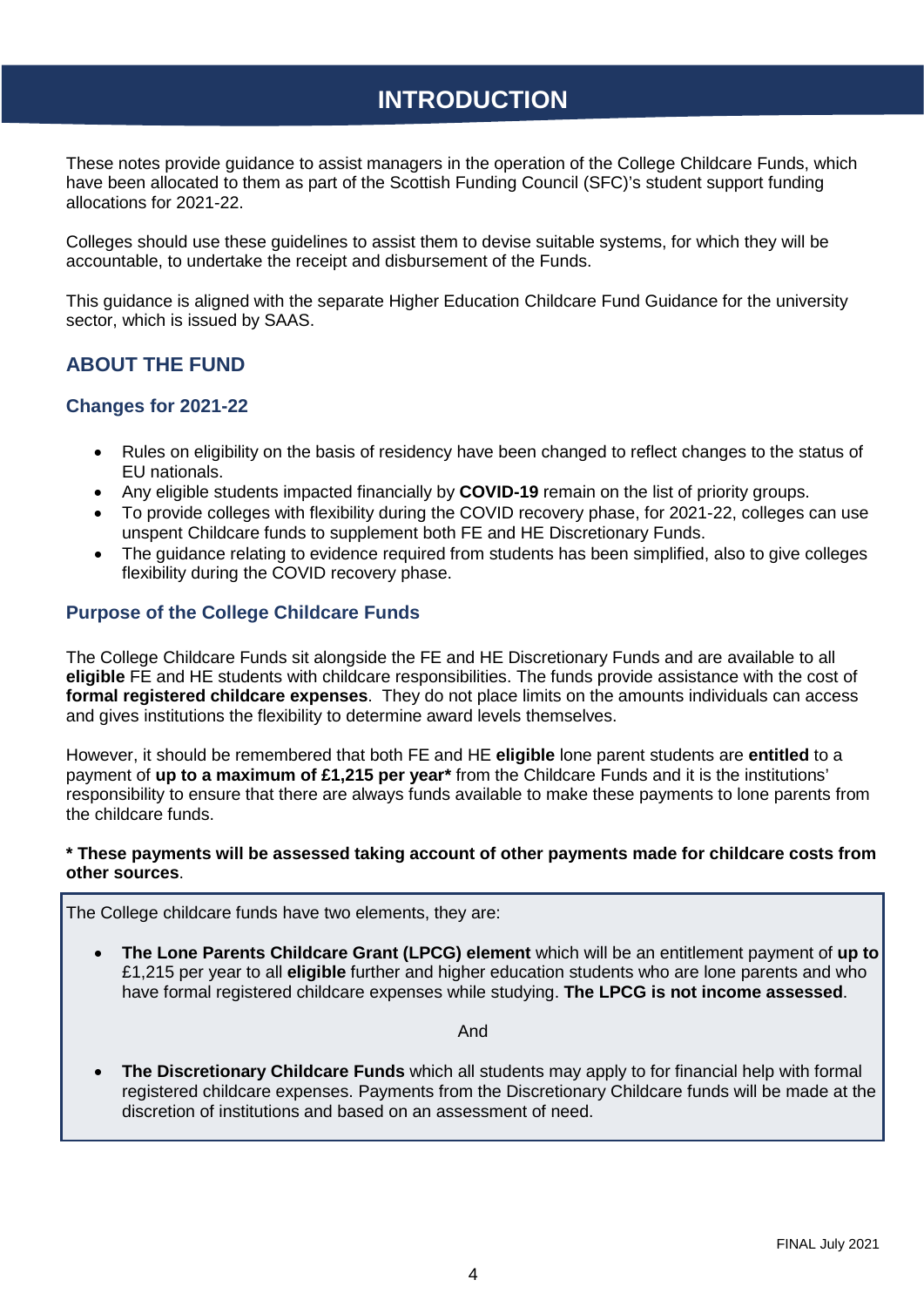The College Childcare Funds will continue to sit alongside the Further Education Discretionary Fund and Higher Education [Discretionary Fund](http://www.sfc.ac.uk/publications-statistics/guidance/2021/SFCGD092021.aspx). Separate FE Discretionary Fund guidance has been issued by SFC. SAAS will issue a guidance document for the HE Discretionary Fund and HE Childcare Funds in universities.

# **Distributing body of Fund by Student Type**

|                   | <b>Discretionary</b><br><b>Fund</b> | <b>Childcare Fund</b> | <b>Lone Parent</b><br><b>Childcare grant</b><br>(LPCG) |
|-------------------|-------------------------------------|-----------------------|--------------------------------------------------------|
| <b>College FE</b> | SFC (FE                             | SFC (combined         | SFC (combined                                          |
| <b>Student</b>    | Discretionary                       | <b>HE/FE</b>          | <b>HE/FE Childcare</b>                                 |
|                   | Fund)                               | Childcare Fund)       | Fund)                                                  |
| <b>College HE</b> | <b>SAAS (HE</b>                     | SFC (combined         | SFC (combined                                          |
| <b>Student</b>    | Discretionary                       | <b>HE/FE</b>          | <b>HE/FE Childcare</b>                                 |
|                   | Fund)                               | Childcare Fund)       | Fund)                                                  |
| <b>University</b> | <b>SAAS (HE</b>                     | <b>SAAS (HE</b>       | <b>SAAS (HE Childcare</b>                              |
| <b>Student</b>    | Discretionary<br>Fund)              | Childcare Fund)       | Fund)                                                  |

# **Discretionary Childcare Funding in Colleges**

All eligible FE and HE students attending college courses will be able to apply for help for registered childcare costs from the College Childcare Funds, at the discretion of their college.

Lone parent students will also be able to apply for **additional** help with registered childcare costs (over and above the Lone Parents Childcare Grant) from the College Childcare funds, at the discretion of their college.

Students who have accessed the Childcare Funds will continue to be able to access support from the main Discretionary funds, as well as the Childcare Funds, at the discretion of their college.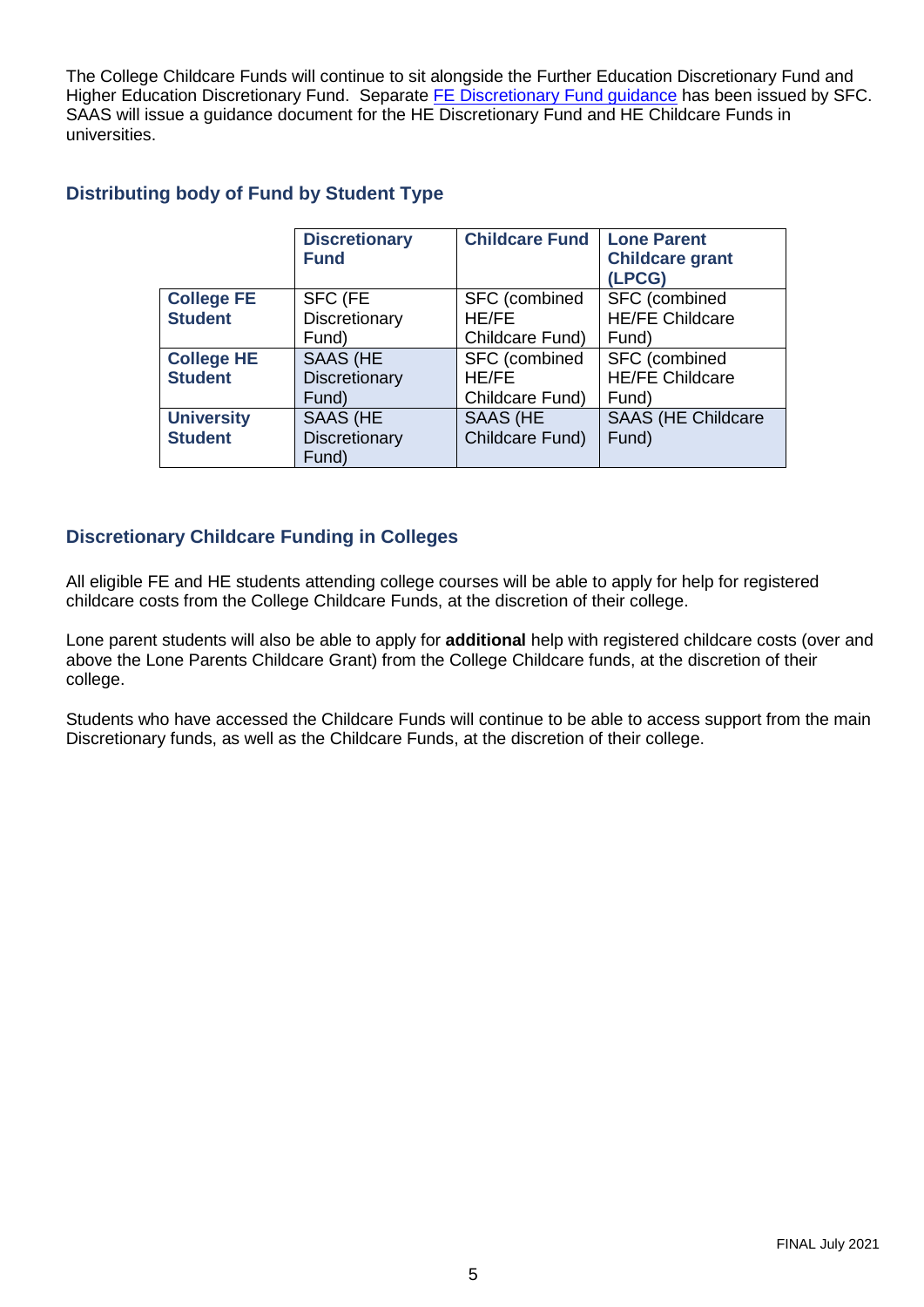# **ELIGIBILITY**

#### <span id="page-5-0"></span>**[Eligibility Table](#page-5-1)**

## **[Residence](#page-6-1)**

**[Ordinary Residence](#page-6-2)** 

EU Nationals

[People Granted Discretionary Leave as a Victim of Modern Slavery](#page-7-3)

[Forces Personnel](#page-7-4)

[Other Residency Exceptions](#page-7-5)

#### **[Age](#page-7-6)**

**[Engagement](#page-7-7)**

# **[Previous Study](#page-7-8)**

## **[Other Support](#page-7-9)**

**[FE](#page-8-1) Bursary Funds** 

[Maintenance Loan](#page-8-1)

[Tuition Fee Loan](#page-8-2)

[Other Childcare Support available to students with childcare costs. –](#page-8-2) Scottish Domiciled Students

## [Return to Table of Contents](#page-2-0)

# <span id="page-5-1"></span>**ELIGIBILITY TABLE**

| <b>Eligible to</b><br>apply:      | The College Childcare Funds (FE and<br><b>HE Students)</b>                                                                                                                                                          | The University HE Childcare Funds                                                                                                                                                                                                                                                                                                                                                                                                                                                         |
|-----------------------------------|---------------------------------------------------------------------------------------------------------------------------------------------------------------------------------------------------------------------|-------------------------------------------------------------------------------------------------------------------------------------------------------------------------------------------------------------------------------------------------------------------------------------------------------------------------------------------------------------------------------------------------------------------------------------------------------------------------------------------|
| Domicile/<br>residence            | Is UK domiciled and meets residency<br>criteria set out in the Education (Access<br>Funds) (Scotland) Determination 2021.                                                                                           | Is UK domiciled and meets residency<br>criteria set out in the Education (Access<br>Funds) (Scotland) Determination 2021.                                                                                                                                                                                                                                                                                                                                                                 |
| <b>Eligible</b><br><b>Courses</b> | Must be attending a SFC-fundable<br>course and must be a fundable student.<br>An explanation of 'fundable' may be<br>found in <b>SFC's Credit Guidance</b> . HE<br>students must be attending full-time<br>courses. | Must be attending an eligible full-time<br>course of study, as defined by SAAS. This<br>includes postgraduate courses that qualify<br>for tuition fee loan funding from SAAS.                                                                                                                                                                                                                                                                                                             |
| <b>Other Criteria</b>             | Colleges must ensure that they take<br>account of the Regulations of Care<br>(Scotland) Act 2001 and all childcare<br>regulations when using the CCF to cover<br>students' childcare costs.                         | Must have used some entitlement of all<br>other available support such as student<br>loan. HE lone parents should also have<br>claimed the Lone Parents Grant from SAAS<br>and have claimed Child Tax Credits and<br>free nursery places etc., as provided by<br>their local authority. Students must meet<br>the eligibility criteria for tuition fees to be<br>eligible for assistance from the Childcare<br><b>Fund, apart from the Lone Parent</b><br><b>Childcare Grant element.</b> |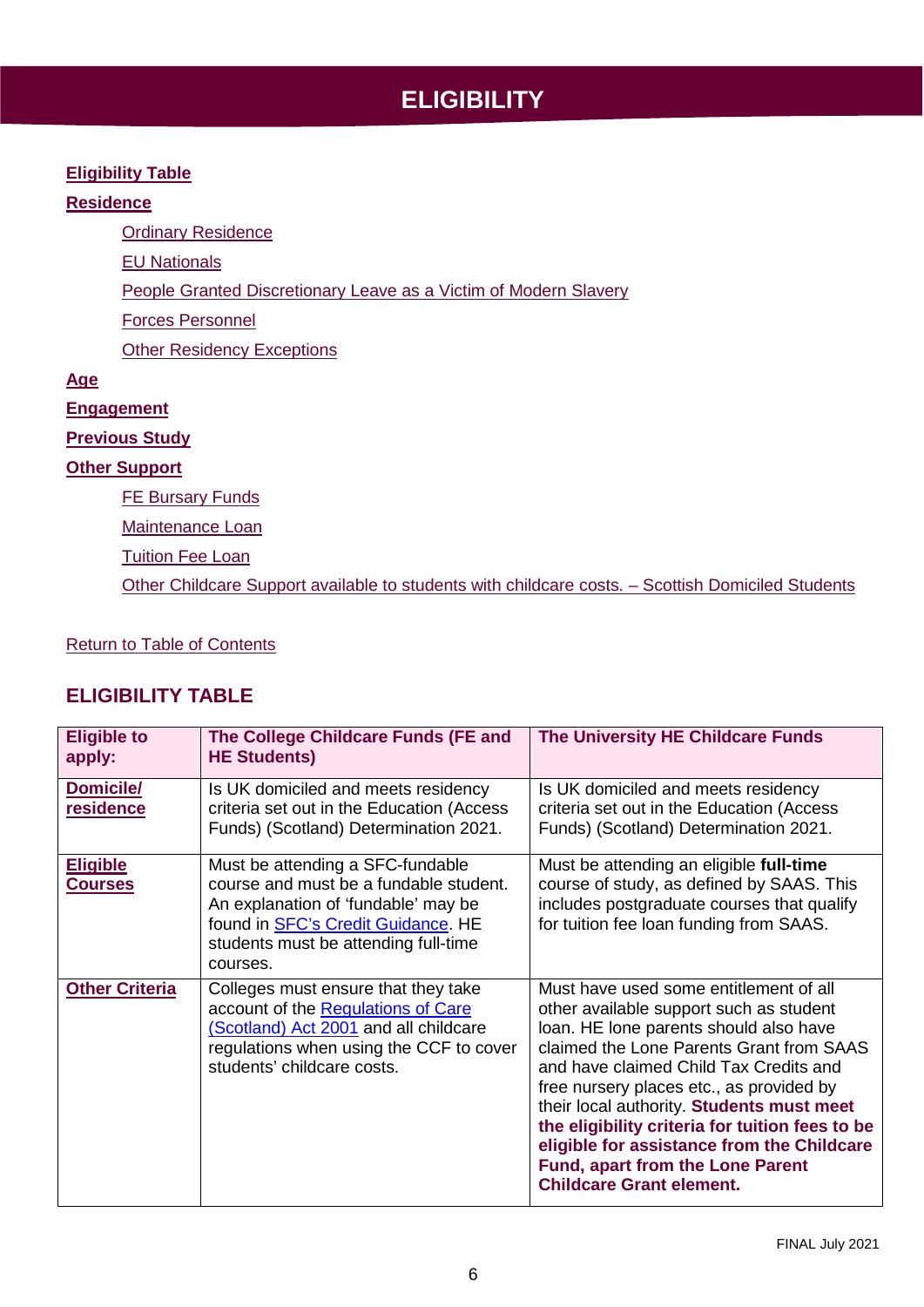| <b>Eligible to</b><br>apply: | The College Childcare Funds (FE and<br><b>HE Students)</b>                                                                                                                                                                                                                                                  | The University HE Childcare Funds                                                                                                                                                                                                                                                    |
|------------------------------|-------------------------------------------------------------------------------------------------------------------------------------------------------------------------------------------------------------------------------------------------------------------------------------------------------------|--------------------------------------------------------------------------------------------------------------------------------------------------------------------------------------------------------------------------------------------------------------------------------------|
| <b>Age</b>                   | Must be past compulsory school leaving<br>age                                                                                                                                                                                                                                                               | Must be past compulsory school leaving<br>age                                                                                                                                                                                                                                        |
| <b>Other Support</b>         | Students should have taken out any full<br>free childcare entitlement available from<br>the government and child tax credits, if<br>applicable.                                                                                                                                                             | Must be paying registered childcare costs.                                                                                                                                                                                                                                           |
| <b>Priority Groups</b>       | Mature students, lone parents, part-time<br>students, care-experienced students,<br>student carers, estranged students<br>(where it would not negatively impact on<br>their ability to claim, or continue to be<br>entitled to, income related benefits),<br>students impacted financially by Covid-<br>19. | Mature students, lone parents, care-<br>experienced students, student carers,<br>estranged students (Where it would not<br>negatively impact on their ability to claim, or<br>continue to be entitled to, income related<br>benefits), students impacted financially by<br>COVID-19. |

# <span id="page-6-1"></span><span id="page-6-0"></span>**RESIDENCE**

## <span id="page-6-2"></span>**Ordinary Residence**

To be eligible to apply for support from the College Childcare Funds, students must meet the following conditions:

- Ordinarily resident in the United Kingdom, the Channel Islands or the Isle of Man for the three years immediately before the relevant date (the first day of the first academic year of the course). If a student falls short of being ordinarily resident in the UK and Islands for the three year qualifying period, even by one day, they will not be eligible to apply for support under the normal residence conditions, AND
- Students who are not UK nationals must have 'settled status' in the UK (as set out in the Immigration Act 1971) on the relevant date, AND
- Ordinarily resident in Scotland on the relevant date. Students whose main purpose in coming to live in Scotland is to receive full-time education, who would have otherwise been living elsewhere, are not considered to be ordinarily resident in Scotland.

# **EU nationals**

EU nationals (or their family members) are eligible to apply for support from the College Childcare Funds, provided they meet the following conditions:

- Ordinarily resident in Scotland on the first day of the first academic year of the course, AND
- Ordinarily resident in the UK and Islands throughout the immediately preceding three year period (provided that if that residence has been wholly or mainly for the purpose of receiving full time education, the person was ordinarily resident in the EEA or Switzerland immediately before the 3 year period), AND
- Student should have settled or pre-settled status.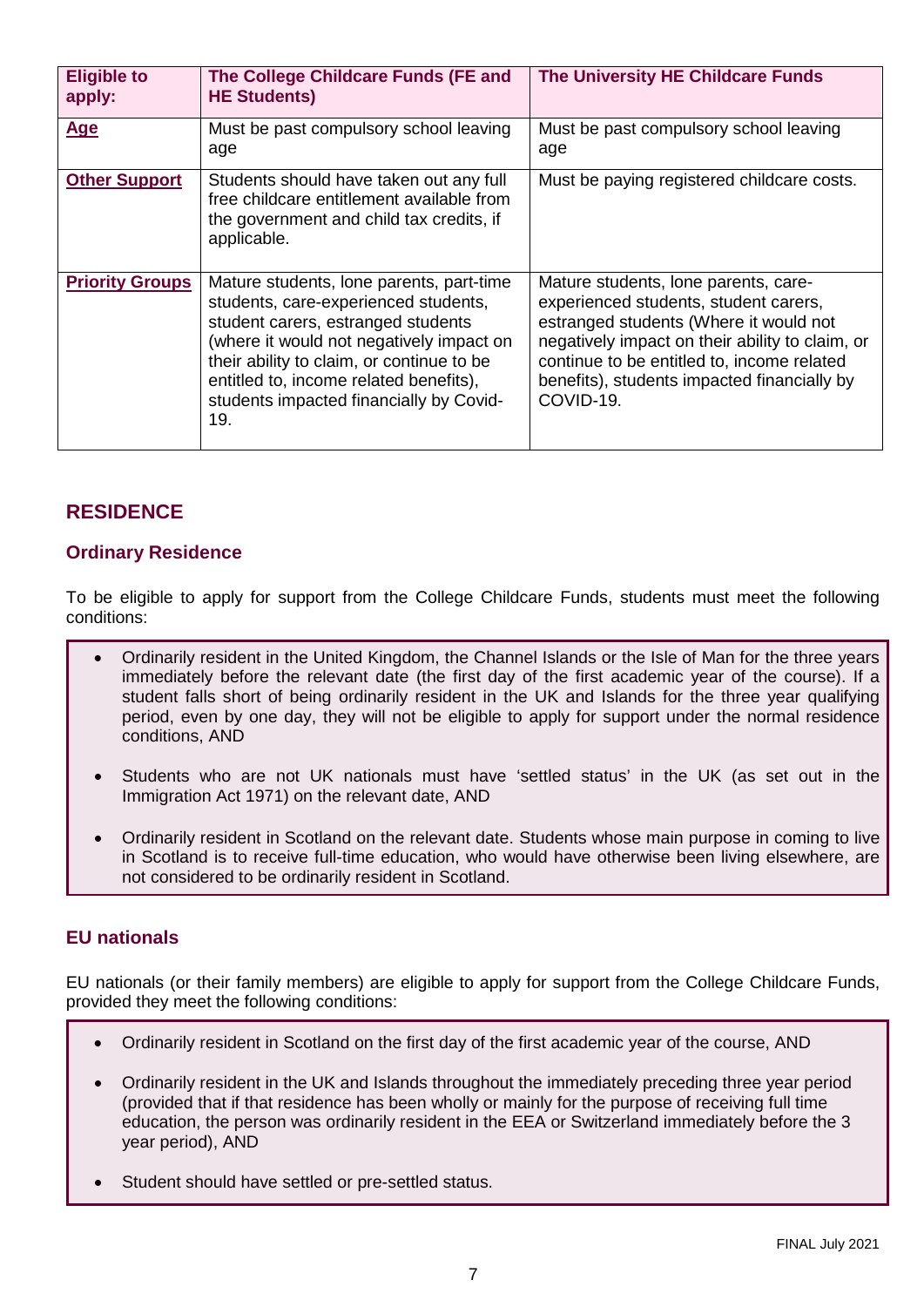# <span id="page-7-3"></span>**People Granted Discretionary Leave as a Victim of Modern Slavery**

Students who have been granted Discretionary leave due to being identified as a victim of modern slavery are eligible to apply for support from the College Childcare Funds provided they meet the following conditions:

- Granted Discretionary Leave to Remain in the UK due to being identified as a victim of modern slavery including human trafficking, slavery, servitude and forced or compulsory labour, AND
- Ordinarily resident in the UK since they were granted this status, AND
- Ordinarily resident in Scotland on the relevant date.

## <span id="page-7-4"></span>**Forces Personnel**

Under the temporary non-resident arrangements, forces personnel are treated as being resident in the country in which they were ordinarily resident before they "signed up/enlisted". If they are ordinarily resident in Scotland but are serving overseas, they would also be eligible. Family members of serving forces personnel are also considered eligible in the country in which the serving forces personnel was ordinarily resident before they signed up/enlisted.

## <span id="page-7-5"></span>**Other Residency Exceptions**

If a student is not eligible for support under the general residence conditions, they may still be eligible to apply to the Childcare Funds for support under one of the exceptions to the ordinary residence conditions. Detailed information about the exceptions to our residency criteria can be found at SAAS Residency [conditions](https://www.saas.gov.uk/files/507/saas-residence-conditions-outside-uk-eu-eea-switzerland.pdf) and in the FE/HE Residency Guide, an updated version of which will be published in due course. If you need further clarification on residency eligibility, please contact the SFC Student Support Team.

#### <span id="page-7-6"></span>*[Return to Chapter index](#page-5-0)*

# <span id="page-7-0"></span>**AGE**

Students entering FE and HE courses before they have reached their official school leaving date are not eligible to apply for support from the Childcare Funds.

#### <span id="page-7-7"></span>*[Return to Chapter index](#page-5-0)*

# <span id="page-7-1"></span>**ENGAGEMENT**

Colleges must be satisfied that students are undertaking an appropriate course of education and that their engagement / participation and progression is satisfactory and in line with any other national or local guidance on this issue.

#### <span id="page-7-8"></span>*[Return to Chapter index](#page-5-0)*

# <span id="page-7-2"></span>**PREVIOUS STUDY RULE/LINK TO TUITION FEE ELIGIBILITY**

<span id="page-7-9"></span>HE students must meet the eligibility criteria for tuition fees to be eligible for assistance from the Childcare Funds. However, colleges can still award the Lone Parent Childcare Grant element to eligible students who are not receiving tuition fee support due to previous study rules.

There are no previous study rules that would impact an FE student's eligibility for assistance from the Childcare Funds.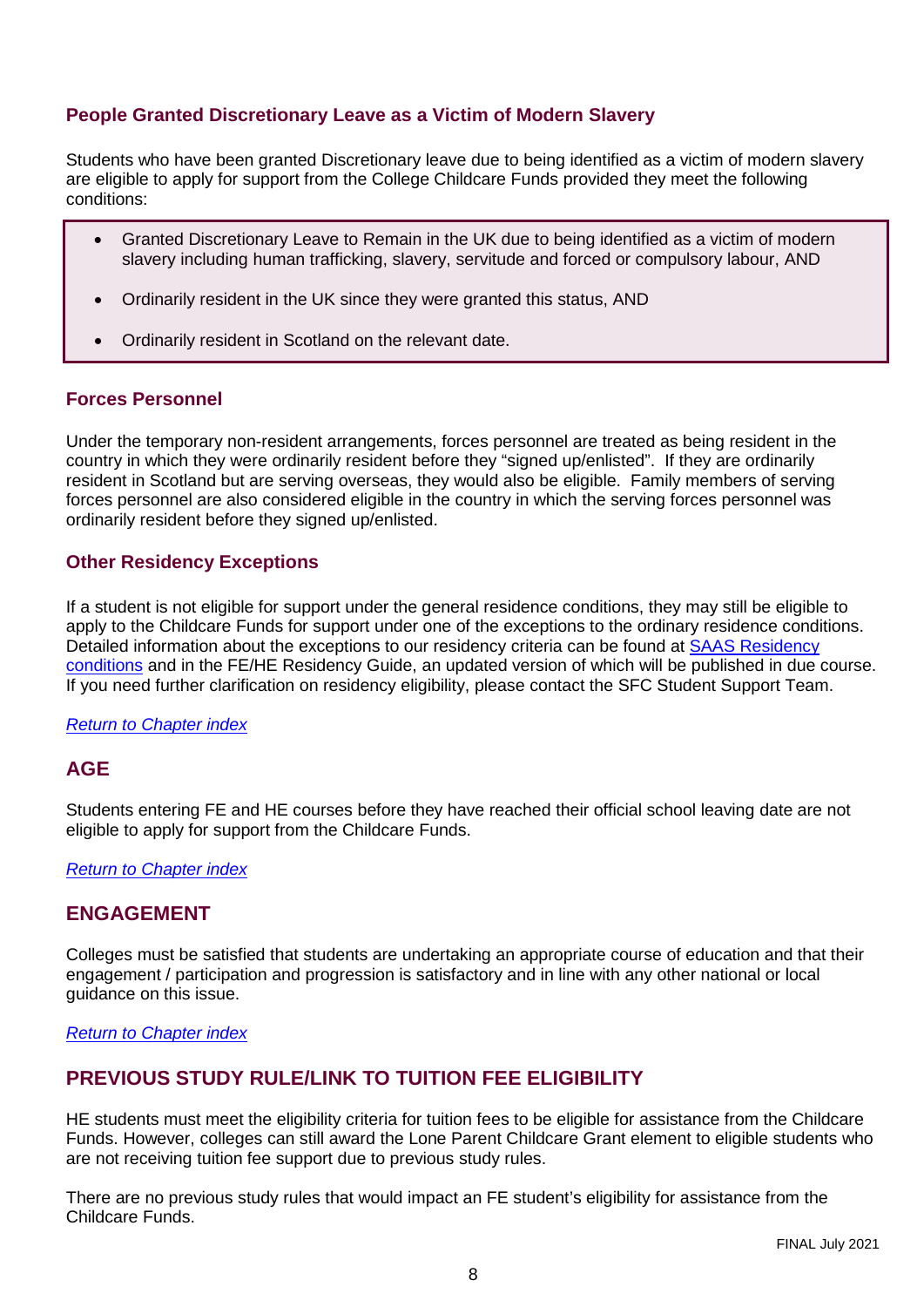# <span id="page-8-3"></span><span id="page-8-0"></span>**OTHER SUPPORT**

# <span id="page-8-1"></span>**FE Bursary Funds**

Students on FE courses can apply for FE Bursary Funds. This is for full-time students and is means tested depending on age, family circumstances and income. Students must have applied for any FE bursary to which they are entitled before receiving help from the Childcare Fund.

# **HE Maintenance Bursary and Loan**

Student loans are an integral part of the system of HE student support. Students who are eligible for a maintenance student loan are, of course, free to decide whether to take out a loan and, if so, how much to borrow.

**However, a student must have taken out, or applied for, any living cost loan and/or bursary** to which they are entitled before receiving help from the Childcare Fund. Institutions should contact SAAS if they are unsure whether a student has applied for any SAAS living cost support, including loans.

## **Tuition Fee Loan**

HE students do not have to take out the tuition fee loan, in order to apply to the Childcare Fund (for example, the course may attract a fee from SFC). However, colleges should consider why someone had not taken out the tuition fee loan, and whether that decision was impacting on their request for Childcare support.

For example, if a student chose to pay their own fees and not take out a tuition fee loan; does that impact on their need to cover childcare costs from elsewhere?

#### <span id="page-8-2"></span>*[Return to Chapter index](#page-5-0)*

# **Other Childcare Support available to students with childcare costs – Scottish Domiciled Students Only**

| <b>Type of</b><br><b>Support</b> | <b>Description</b>                                                                                                                                                                                                                                 | <b>Further Information</b>                                                                                                                  |
|----------------------------------|----------------------------------------------------------------------------------------------------------------------------------------------------------------------------------------------------------------------------------------------------|---------------------------------------------------------------------------------------------------------------------------------------------|
| <b>Tax Credits.</b>              | Her Majesty's Revenue and Customs (HMRC) will<br>pay Child Tax Credit to those responsible for at<br>least one child, whether or not they are in paid<br>work.                                                                                     | Further information on Tax Credits is<br>available at<br>https://www.gov.uk/benefits-<br>credits/tax-credits or by calling 0345<br>300 3900 |
|                                  | Students who are working or have a partner who<br>is working may be eligible for Working Tax<br>Credit. Where both members of a couple work at<br>least 16 hours per week, Working Tax Credit can<br>include help with registered childcare costs. |                                                                                                                                             |
|                                  | Universal credit will replace Tax Credits over the<br>next few years. Universal credit can help with<br>childcare costs for people in work, and provides<br>financial support for parent students who have a<br>low income.                        |                                                                                                                                             |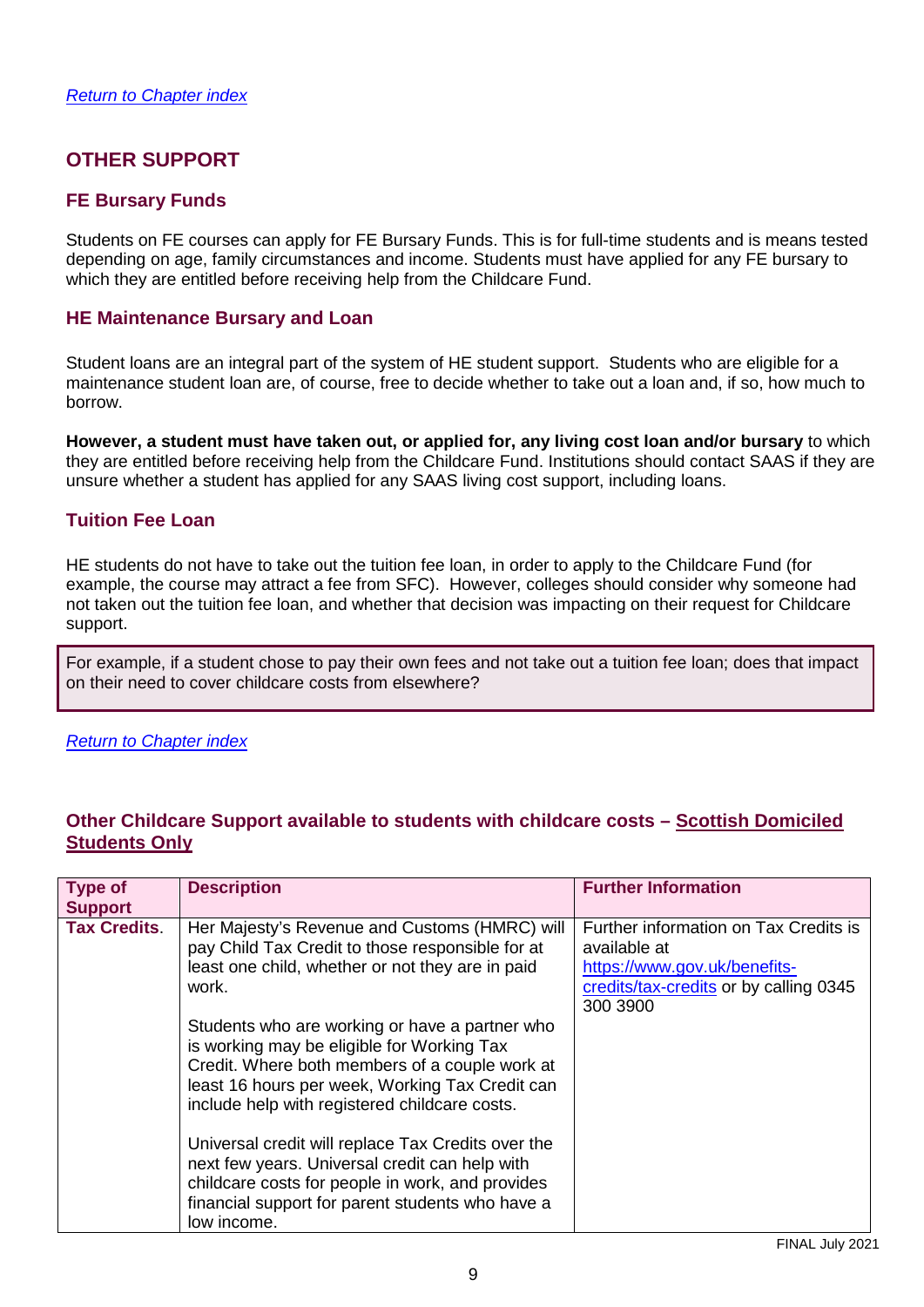| <b>Type of</b><br><b>Support</b>   | <b>Description</b>                                                                                                                                                                                                                                                                                                                                  | <b>Further Information</b>                                                                   |
|------------------------------------|-----------------------------------------------------------------------------------------------------------------------------------------------------------------------------------------------------------------------------------------------------------------------------------------------------------------------------------------------------|----------------------------------------------------------------------------------------------|
| <b>Free School</b><br><b>Meals</b> | Students who are in receipt of Child Tax Credit or<br>some other benefits may also be eligible for free<br>school meals.                                                                                                                                                                                                                            | Students should contact their own<br>local authority for more information                    |
| <b>Lone Parent</b><br>Grant        | HE Students who are widowed, divorced,<br>separated or single with at least one dependent<br>child are eligible for the Lone Parent Grant from<br>SAAS. Institutions should ensure that HE<br>students have claimed their full entitlement of<br>Lone Parent Grant from SAAS when assessing<br>any need for support through the Childcare<br>Funds. | Further Information can be found at<br><b>Living Costs Grants - Student Carers</b><br>- SAAS |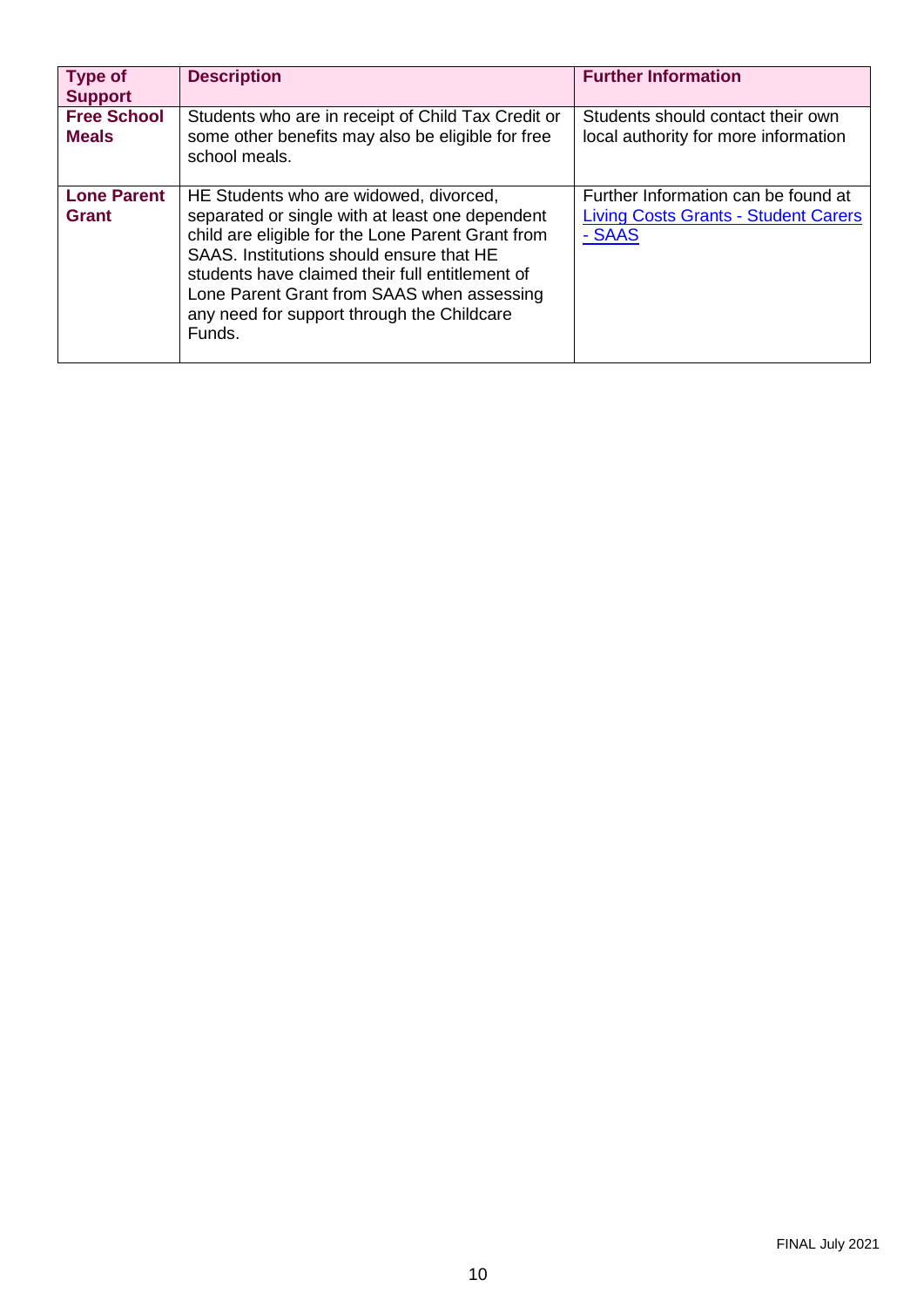# <span id="page-10-2"></span>**ASSESSMENTS**

#### <span id="page-10-0"></span>**[How Needs Are Assessed](#page-10-1)**

Factors for Consideration in the Assessment of Need

[Lone Parent Childcare Grant](#page-11-1)

#### **[Advice to Students](#page-11-0)**

[Return to Table of Contents](#page-2-0)

# <span id="page-10-1"></span>**HOW NEEDS ARE ASSESSED**

A balanced and proportionate approach should be taken when considering each application in regards to evidence submitted/assessed. However, it remains at the discretion of each institution as to what evidence is permitted.

In addition to their application a student *may* provide:

- Proof of accommodation costs
- A recent bank statement
- Details of their weekly income/expenditure
- Any other information you feel is relevant to assessing hardship

It is for colleges to decide what evidence is required in order to verify the information provided by the student. However, in the interests of prudence and value for money, they should examine a random sample of cases to compare estimated expenditure with actual expenditure incurred. Students should therefore be informed that they may be asked to provide proof of actual expenditure later in the year. Institutions must remember, however, that payments from the Childcare Funds should only be made when the student has applied for their full maintenance student support and supplementary grant entitlement (if eligible).

# **Factors for consideration in the assessment of need**

- Whether the claimed deficit between income and expenditure constitutes real need and cannot reasonably be reduced to a manageable level by the student.
- Whether the payment should be in instalments or in the form of a short term repayable cash advance and the frequency with which payments to individuals should be made and entitlement reviewed.
- The availability of support from alternative sources, e.g. bursaries, assistance from SAAS, assistance from another UK funding body (for students from England, Wales and Northern Ireland) or DWP Benefits.
- The circumstances of students and types of need prevalent locally and any existing local schemes for improving access.
- In considering requests for support from the Funds from students who have temporarily suspended their studies through illness or who may be experiencing difficulty in finding a placement in industry as an essential part of their course, institutions should first check whether the student continues to be registered as a student. They should also take into account the prospect of the student resuming his or her course and the availability of support from other sources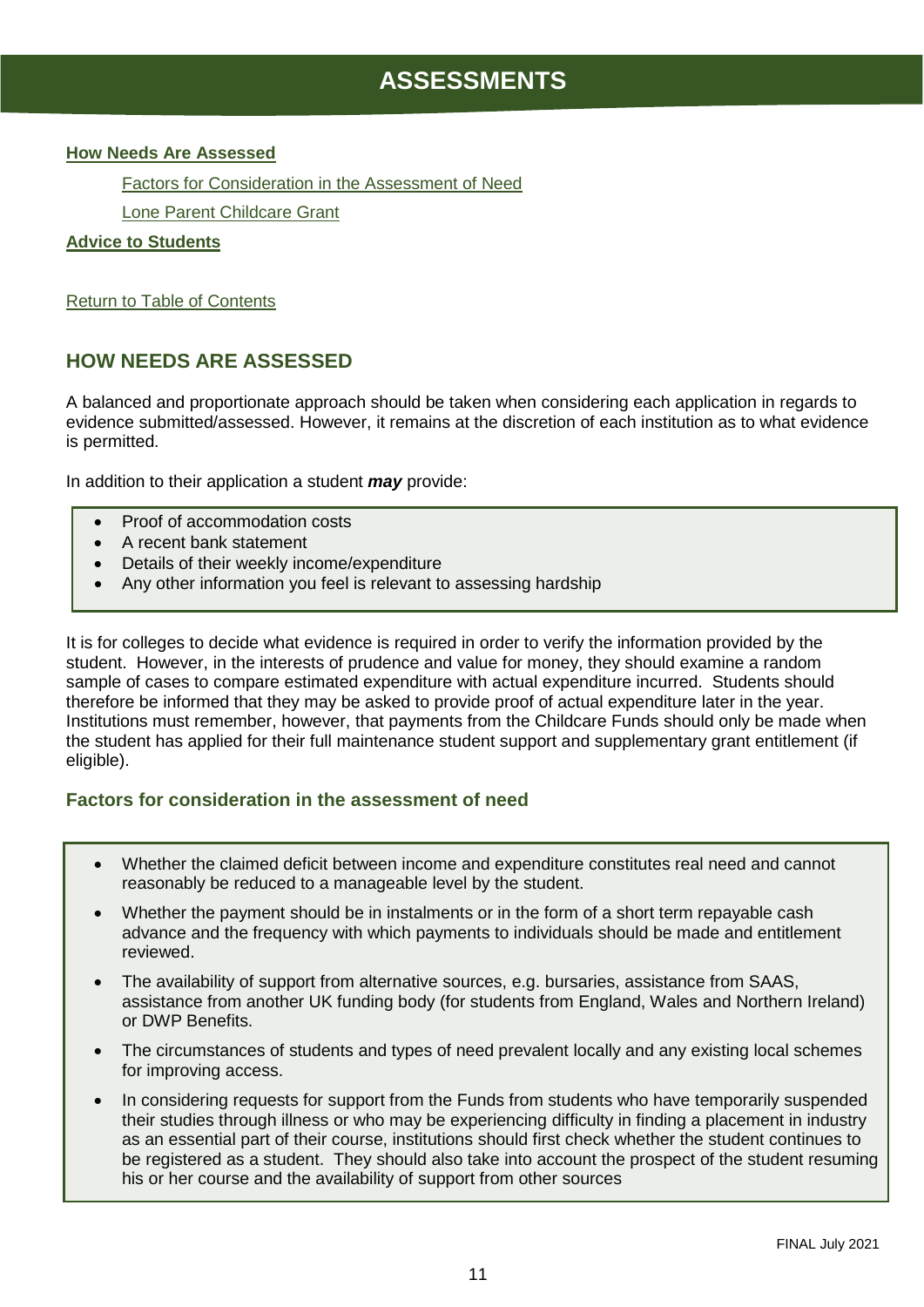# <span id="page-11-1"></span>**Lone Parent Childcare Grant**

Lone parent students who have to pay all or part of the cost for registered or formal childcare can receive up to **£1,215** a year, depending on the cost of childcare, from their college childcare fund. "Formal" childcare includes child-minders, after-school clubs and providers of day-care and education. (If full childcare costs are paid from other sources a student should **not** apply for this grant.)

**The Lone Parents Childcare Grant is not income assessed** but a student must provide evidence that they are a lone parent with registered or formal childcare expenses and details of funding for childcare from any other sources. *Please see [Annex A](#page-17-0) for a suggested form that you may find useful for this purpose.*

Students might also provide:

- A copy of the front page of their tax credit award and the relevant page which shows they have made a claim as an individual.
- A copy of a letter from the Department for Work and Pensions which shows that they receive benefit as a lone parent.
- Details of their childcare provider and confirmation of how much they pay.

If lone parents have childcare costs in excess of the maximum LPCG, they can also apply for additional help with childcare costs from the discretionary element of the Childcare Funds. In such cases, lone parents should be assessed for the discretionary element of Childcare Funding in the same way as other students.

*[Return to Chapter index](#page-10-2)*

# <span id="page-11-0"></span>**ADVICE TO STUDENTS**

Colleges may receive enquiries about assistance from the College Childcare Funds before courses actually start. Those administering these funds may advise prospective eligible students of the amount which they will receive on starting their course, especially lone parents' entitlement to the LPCG.

*[Return to Chapter index](#page-10-2)*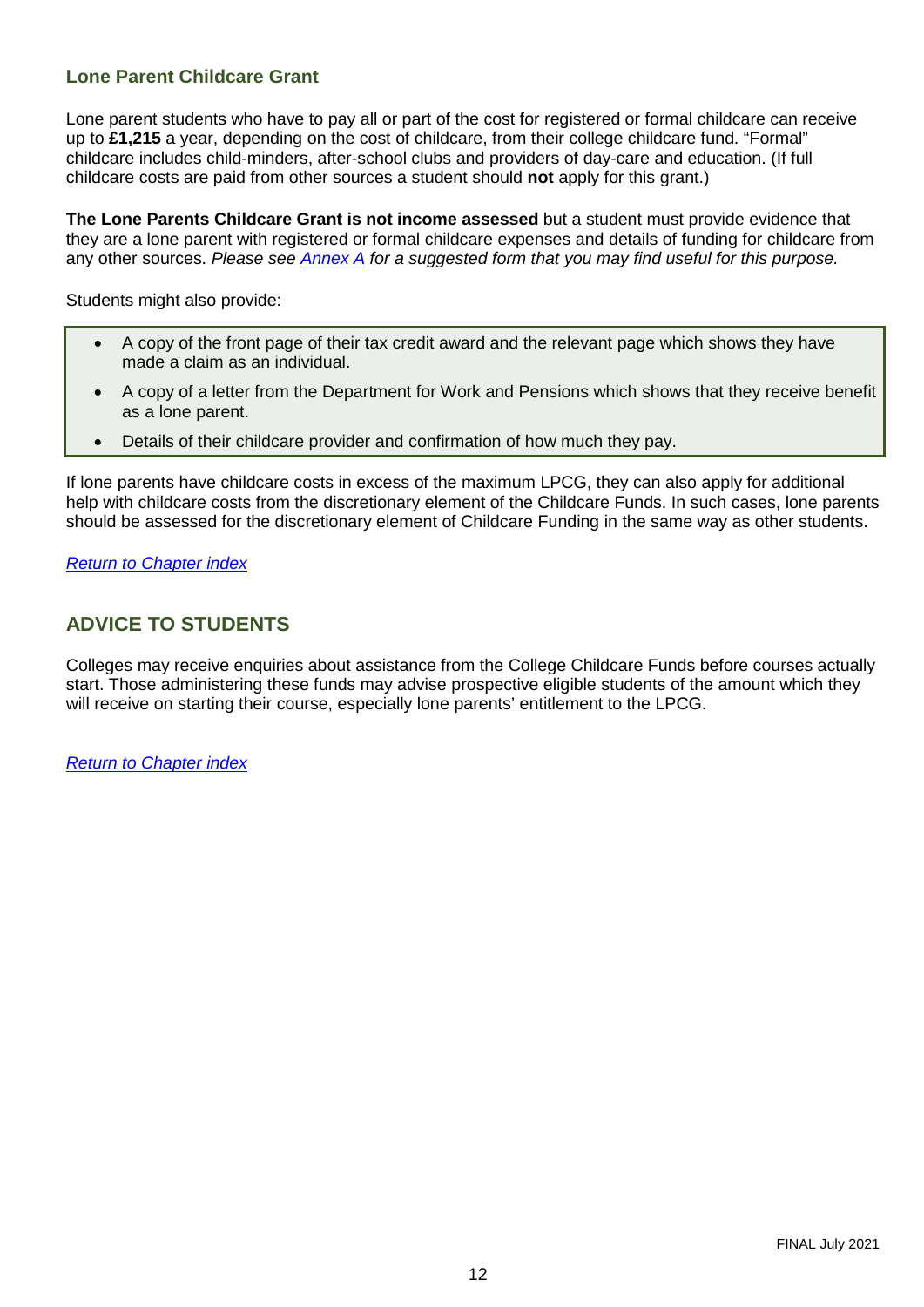# <span id="page-12-5"></span>**FINANCIAL PROCESSES**

#### <span id="page-12-0"></span>**[Disbursement and Payment Amounts](#page-12-1)**

#### **[Treatment of Funds by Institutions](#page-12-2)**

[Appeals, Applications and Decision-Making](#page-12-3) Process

**[Publicity](#page-12-4)** 

[Department of Work and Pensions \(DWP\) treatment of Childcare](#page-13-1) Fund payments

#### **[Administration](#page-13-0)**

[Allocation and Payment of Funds](#page-13-2)

[Transfer and Carry Forward of Funds](#page-13-3)

#### [Return to Table of Contents](#page-2-0)

# <span id="page-12-1"></span>**DISBURSEMENT AND PAYMENT AMOUNTS**

Assistance from the College Childcare Funds may be given in the form of a direct payment to the student or to a nominated third party, for example, a childcare provider.

When institutions choose to make direct payments to students they must ensure that students use the money for its intended purpose. It is up to individual institution to decide how best to monitor this proof. For example, the college may request receipts to show that the money has been passed to their childcare provider. Institutions should make it clear to students that they must use the money to pay their childcare provider.

There is no limit to the amount an institution can award each student from the Childcare Funds. However, institutions should remember to retain enough funds to help as many student parents as possible and to ensure that there are always enough funds to pay the LPCG to eligible students.

Childcare costs will only be met to cover the time a student is studying. For example, if a student is expected to participate in study at college for only three days, colleges should not cover costs of nursery provision for five days.

*[Return to Chapter index](#page-12-5)*

# <span id="page-12-2"></span>**TREATMENT OF FUNDS BY INSTITUTIONS**

# <span id="page-12-3"></span>**Appeals, Applications and Decision-Making Process**

<span id="page-12-4"></span>Institutions should have an appeals procedure in place for cases where students have applied unsuccessfully for help from the Childcare Funds. This procedure should be clear and students should be informed of their right to appeal. It will be for each college to resolve any appeals internally with individual students about the award of a payment from the funds.

Colleges should have a transparent application and decision-making process. Again it will be for each institution to ensure that they have their own arrangements in place.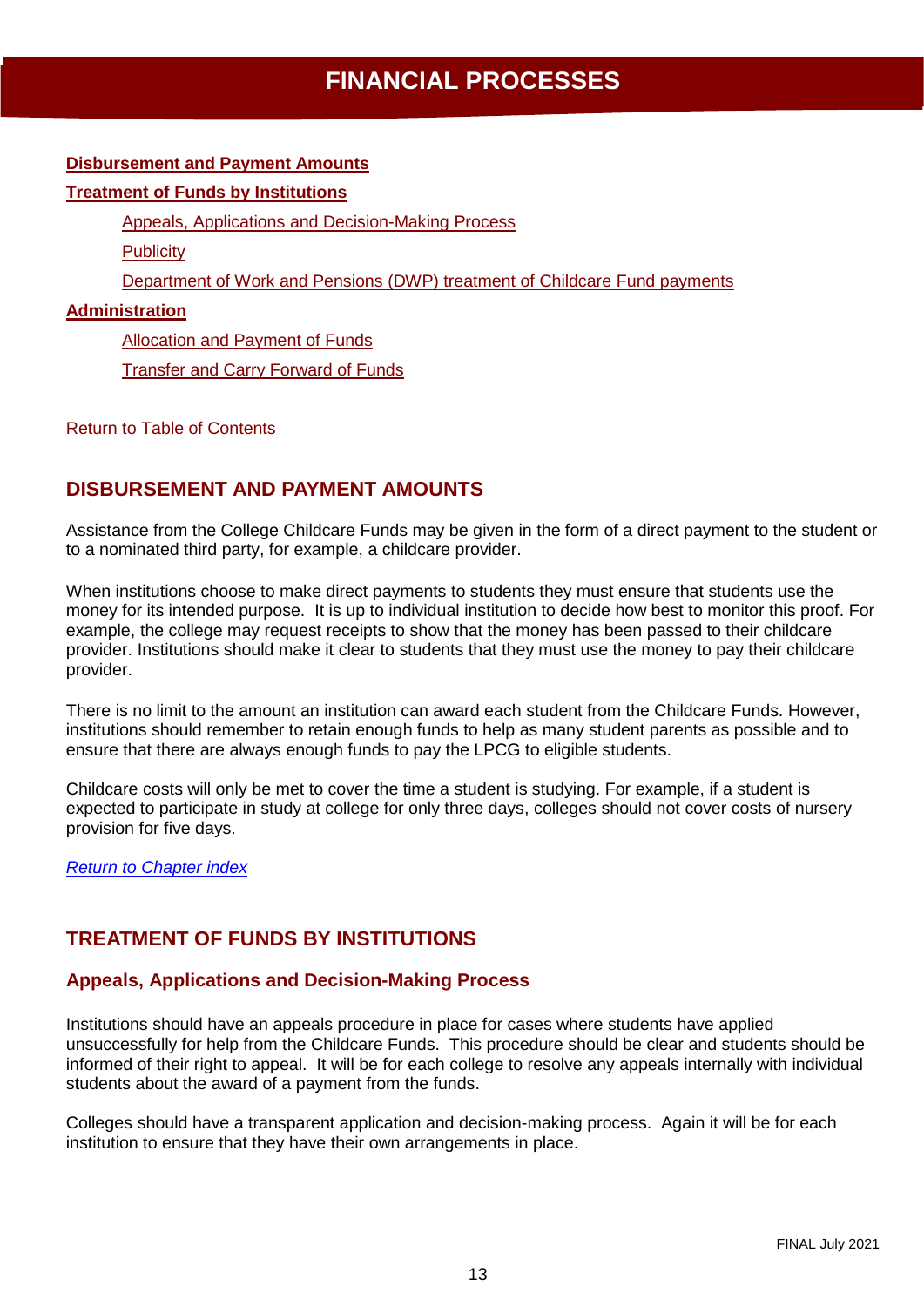# **Publicity**

<span id="page-13-1"></span>Institutions are responsible for publicising the availability of these funds to their students.

## **Department of Work and Pensions (DWP) treatment of Childcare Fund payments**

Payments from the Childcare Funds should be disregarded by DWP as long as they awarded to reimburse students for a specific cost and are not intended for general living costs, and do not, therefore, duplicate provision from the benefits system.

*[Return to Chapter index](#page-12-5)*

# <span id="page-13-0"></span>**ADMINISTRATION**

# <span id="page-13-2"></span>**Allocation and payment of funds**

Colleges were notified of their allocations of student support funds as part of the [Funding Announcement for](http://www.sfc.ac.uk/publications-statistics/announcements/2021/SFCAN192021.aspx)  [2021-22.](http://www.sfc.ac.uk/publications-statistics/announcements/2021/SFCAN192021.aspx) Colleges can draw down these funds monthly as required.

#### <span id="page-13-3"></span>**Transfer and carry forward of funds**

Colleges can use their Student Support funds across FE Bursary, FE Discretionary and FE/HE Childcare as they see fit. They are encouraged to do so to enable them to effectively meet the needs of their students and their community. When using childcare funds to meet shortfalls in bursary funds, this must meet the conditions of the bursary policy in full.

Colleges cannot use Childcare funds for students who are not eligible. Colleges should also ensure that they have met the childcare needs of students who are already being supported at the college before considering using these funds for bursary purposes.

Colleges were not previously permitted to transfer funding from their joint FE/HE Childcare Fund to their HE Discretionary Fund. However, in order to provide colleges with maximum flexibility during the COVID recovery phase, for 2021-22, colleges who have fully met student demand for Childcare Funds in the coming year and have remaining Childcare Funds which are not required, can use unspent Childcare funds to supplement HE Discretionary Funds. Colleges should contact the SFC Student Support Team (studentsupport@sfc.ac.uk) to request a transfer from the Childcare Fund to the HE Discretionary Fund.

Any unspent Childcare Funds will be subject to recovery under the SFC recovery of funding rules, along with other student support funds.

Colleges will be required to report spend on childcare funds for FE and HE separately and any funds transferred should be recorded as spend under FE or HE Childcare Funds in the college audited student support return.

Colleges must account for their total spend on each fund, including transferred money, in their audited data returns. Colleges cannot carry forward any unspent Childcare Funds into the following academic year.

*[Return to Chapter index](#page-12-5)*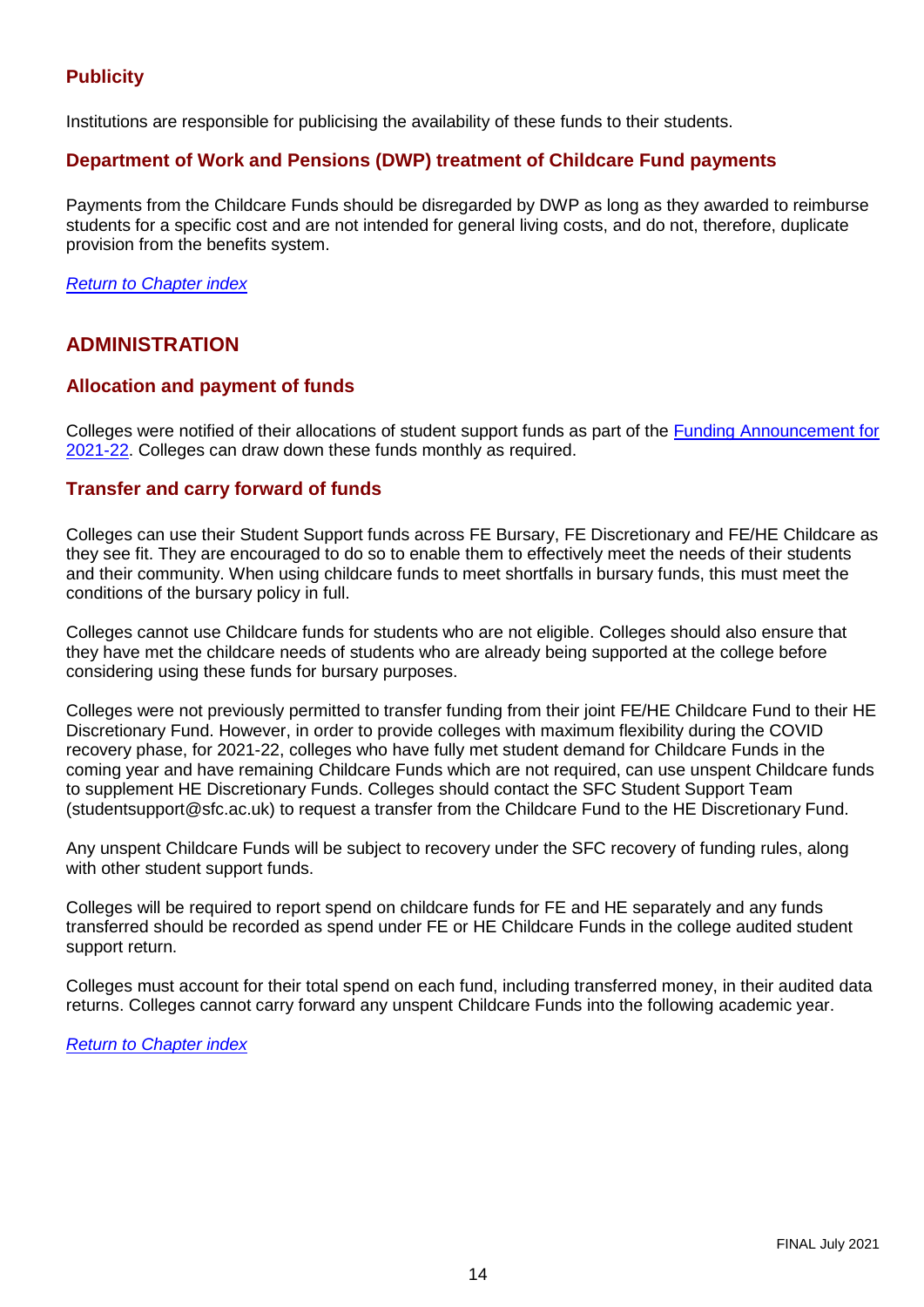# **Q + A**

<span id="page-14-0"></span>[Lone Parents Childcare Grant Higher Education Students](#page-14-1)

[Allocations and Methodology](#page-15-1)

**[General](#page-16-0)** 

[Return to Table of Contents](#page-2-0)

# <span id="page-14-1"></span>**LONE PARENTS CHILDCARE GRANT- HIGHER EDUCATION STUDENTS- Q + A**

#### **What are the differences between the Lone Parents Childcare Grant (LPCG) and the Lone Parents Grant (LPG)?**

The LPCG and the LPG are two different sources of funding for lone parents. The table below summarises the differences in the grants, with further information included in this  $Q + A$ .

| <b>Grant</b>                                                   | Non/Income<br>Assessed | <b>Administered</b><br>By                                      | <b>How Much</b> | <b>Who Can be Assisted</b>                                                                                                                                                                                            |
|----------------------------------------------------------------|------------------------|----------------------------------------------------------------|-----------------|-----------------------------------------------------------------------------------------------------------------------------------------------------------------------------------------------------------------------|
| <b>Lone Parents</b><br><b>Childcare</b><br><b>Grant (LPCG)</b> | Non-Income<br>Assessed | College<br>(Childcare<br>Fund provided<br>by SFC)              | Up to £1,215    | Lone parent students on both<br>FE and HE courses who have<br>to pay all or part of the cost for<br>registered or formal childcare                                                                                    |
| <b>Lone Parents</b><br>Grant (LPG)                             | Income<br>Assessed     | SAAS (part of<br>student's<br>original funding<br>application) | Up to £1,305    | Students on HE courses who<br>are single, widowed, divorced,<br>separated or whose civil<br>partnership has dissolved, and<br>who have at least one<br>dependent child (including<br>children they act as carer for). |

#### **Will lone parent HE students still have to apply to SAAS for the LPG before they can be considered for the LPCG?**

Yes, funding managers should ask that lone parent HE students apply to SAAS for their LPG **before** they can be assessed for the LPCG and other funding for childcare.

#### **What is classed as 'Registered Childcare'?**

Childcare providers must be registered with the Care Inspectorate. Individual child minders must also be registered but nannies do not have to. However, the Childcare Fund can be used by students who use nannies that are recruited through agencies that are registered with the Care Inspectorate.

#### **Is this extra information we need to obtain from the student?**

In previous years, funding managers had to ensure that lone parent students had applied to SAAS for LPG before being considered for discretionary childcare funding. Now, they need only ensure the student is a lone parent. This could include evidence of their LPG award from SAAS. **However, please remember that even if a lone parent student has not received LPG, perhaps because they were means tested 'out' of receipt, they are still eligible to apply for LPCG.**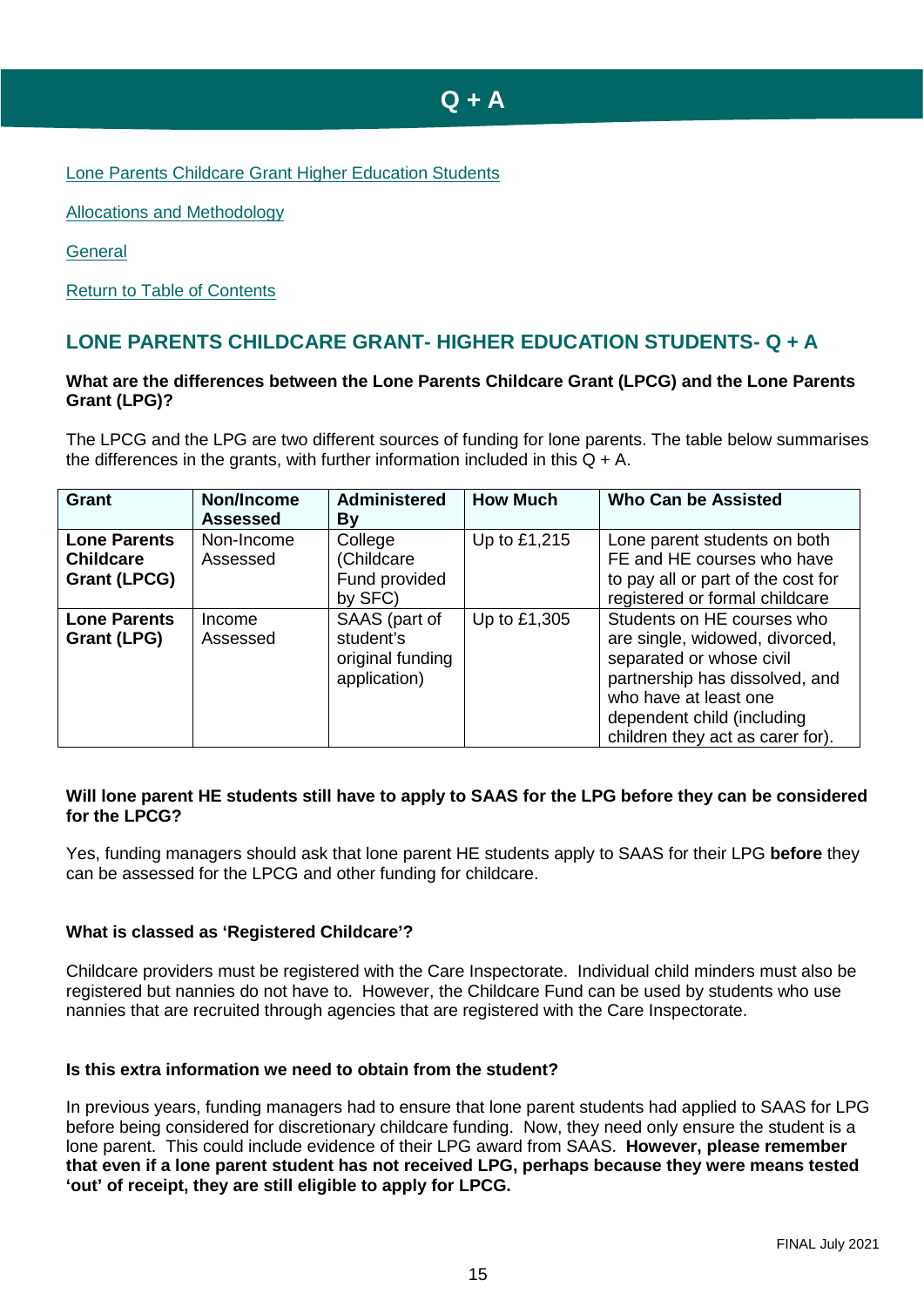#### **Isn't this extra work for funding managers?**

Funding managers have always had to assess a student's eligibility for childcare funding and every institution has its own method of assessment. Lone parents should not be income assessed on the first £1,215 (LPCG element) of funding they may be eligible to receive to help them with childcare expenses. But, if a lone parent applies for funding, over and above the LPCG maximum, they should be assessed in line with your institution's policy in order to establish eligibility for help from the discretionary element of Childcare Funds.

#### **Will every HE LPCG student receive a payment of £1,215 towards their childcare expenses**?

No, it depends how much a lone parent student is paying for formal registered childcare and how much help they are receiving from other sources. For example, if a full time HE lone parent student has to pay for after school care for a child, totalling £1,200 during term time, and the student is not receiving help from other sources then the student would only be entitled to a LPCG of £1,200. Another lone parent student may be paying £3,000 for a registered child minder who looks after their child during term time. The student is not receiving help from elsewhere but is only entitled to the maximum LPCG of £1,215. They can, however, apply for additional help from the discretionary element of Childcare Funds.

#### **What are the eligibility criteria for the LPCG?**

Please see eligibility table above.

In higher education, a student must be attending an eligible full time course of study. They should have claimed the LPG from SAAS and have claimed Child Tax Credits and free nursery places etc. as provided by their local authority. Lone Parent students need **not** meet the eligibility criteria for tuition fees to be eligible to apply for the LPCG. That is, a student who is not receiving tuition fee support due to previous study rules can still apply for the LPCG **but they would not be eligible to apply for further funding from the childcare funds.**

There are no previous study rules that would have an effect on a FE student's eligibility for assistance from the Childcare Funds.

#### **Will there be extra funding to help us pay HE students the LPCG?**

The LPCG budget for higher education students attending college is included in SFC's core funding allocations, which include HE and FE Childcare Funds.

#### <span id="page-15-1"></span>*[Return to Chapter index](#page-14-0)*

# <span id="page-15-0"></span>**ALLOCATIONS AND METHODOLOGY Q + A**

#### **What are the allocations of HE and FE Childcare Funds to colleges based on?**

The allocations are based on colleges' historical shares of student support funding. Where a college's pattern of student demand has changed from previous years, the college will have the opportunity to request additional funding, if they need it, through the annual in-year redistribution process for student support

#### **We have money left over from last year – what can we do with it?**

Institutions cannot carry forward any of their previous year's allocation. Unused funds should be returned as part of the annual in-year redistribution process for student support.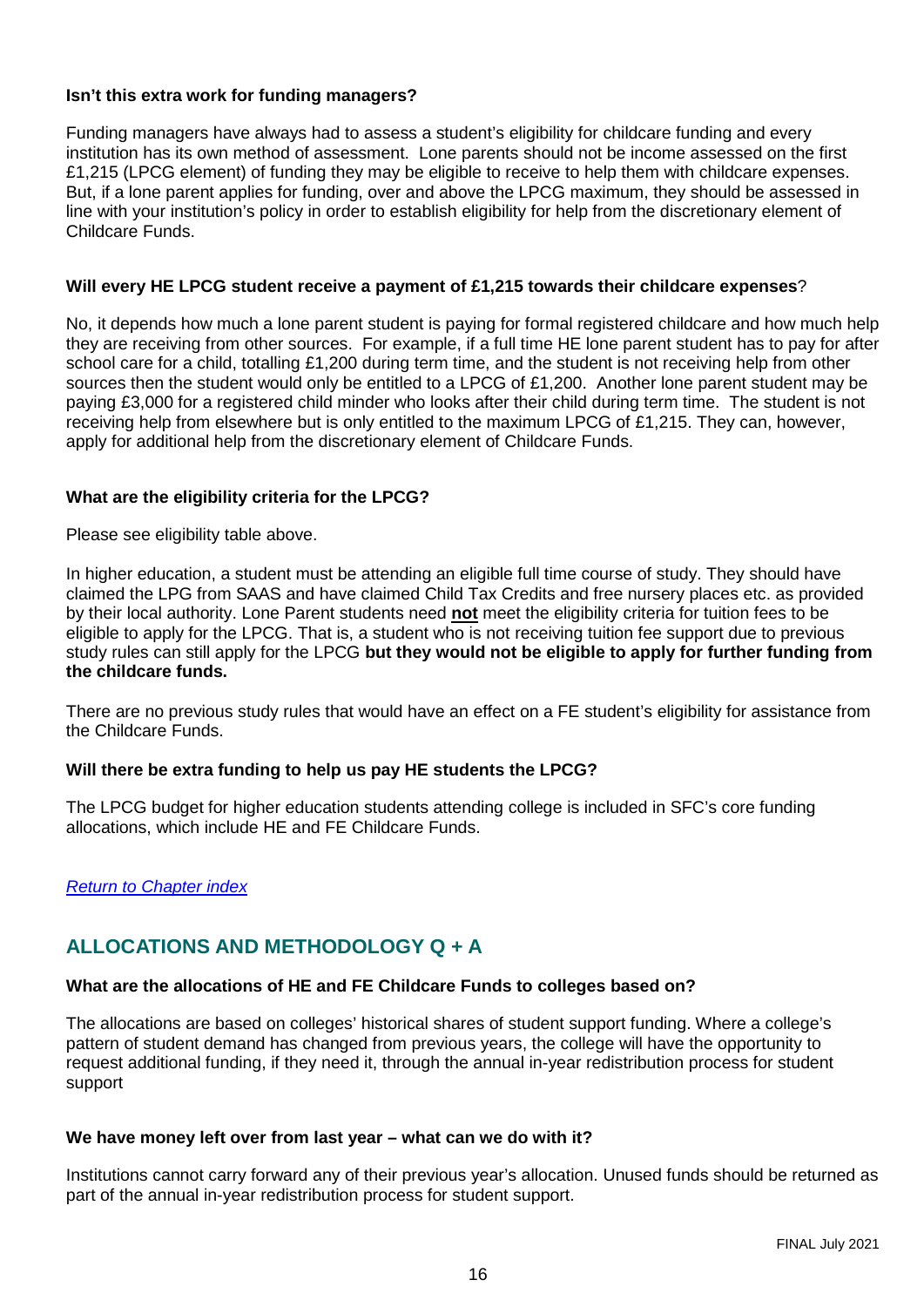## **Can I move money from my FE Childcare Funds to my HE Childcare Funds?**

Yes. There is no distinction between FE and HE childcare funding allocations to colleges – the funds are allocated collectively as one Childcare Fund.

#### **Can I move money from my FE and HE Childcare Funds to my Bursary or Discretionary Funds?**

The following only applies where colleges have fully met student demand for Childcare Funds in the coming year and have remaining Childcare Funds which are not required:

Colleges with Childcare Funds which are not required can use these to supplement the FE Bursary funds or FE Discretionary funds, if this better meets student demand.

Colleges were not previously permitted to transfer funding from their joint FE/HE Childcare Fund to their HE Discretionary Fund. However, in order to provide colleges with maximum flexibility during the COVID recovery phase, for 2021-22, colleges can use unspent Childcare funds to supplement HE Discretionary Funds. Colleges should contact the SFC Student Support Team (studentsupport@sfc.ac.uk) to request a transfer from the Childcare Fund to the HE Discretionary Fund.

# <span id="page-16-0"></span>**GENERAL Q + A**

#### **Why pool the FE and HE Childcare funds in the college sector?**

Demand for student support funds varies between colleges and between years, depending on students' circumstances. Pooling all available Childcare resources in colleges means that any excess in one fund can support the other, therefore benefitting more students.

#### **Can part-time HE students apply for help from the Childcare Fund?**

No, part- time HE students cannot access the Childcare Funds. However, they can apply to the main HE Discretionary Fund for help with childcare costs.

*[Return to Chapter index](#page-14-0)*